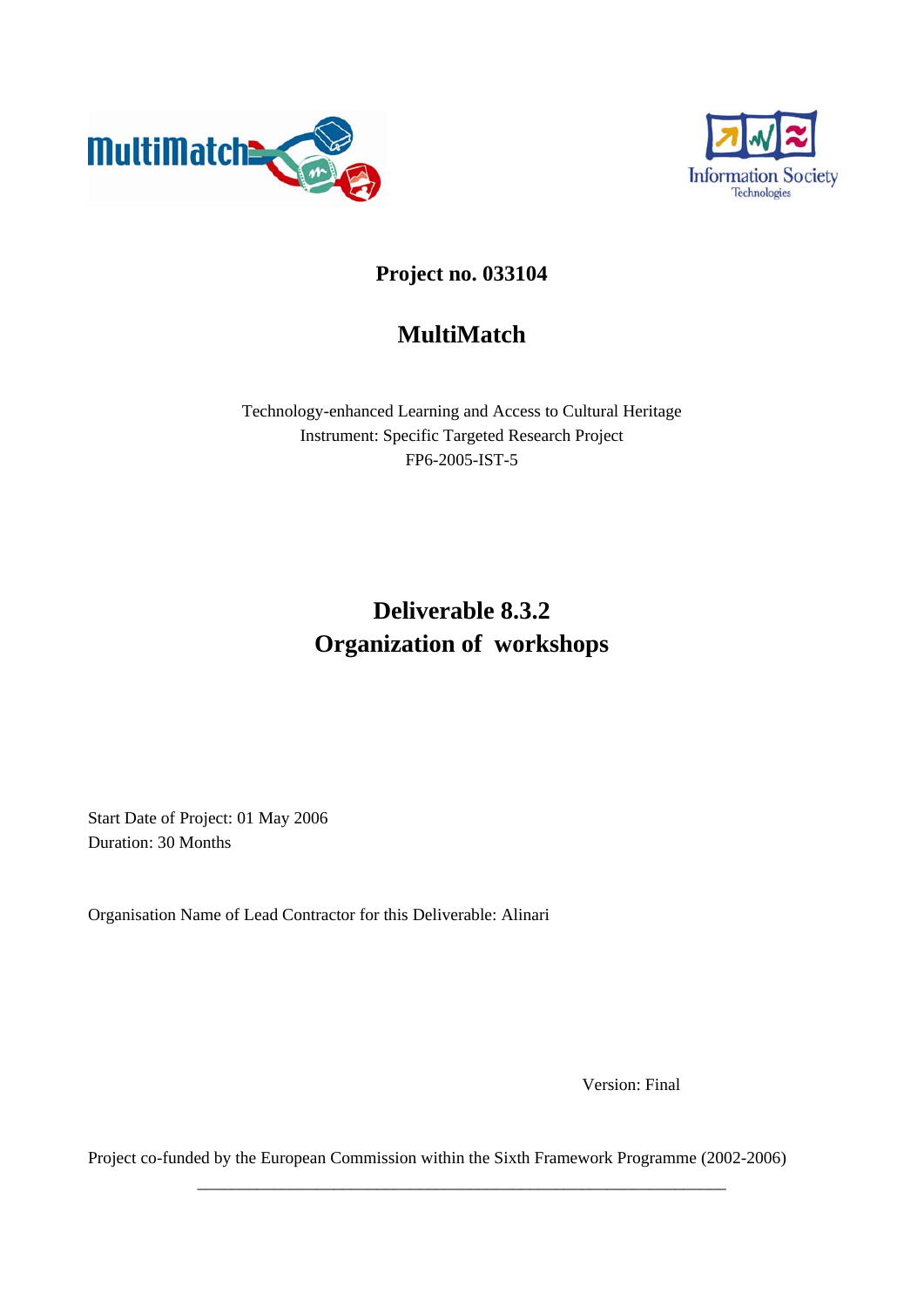



# **1 Document Information**

| Deliverable number:         | D <sub>8</sub> .3.2                                                                              |
|-----------------------------|--------------------------------------------------------------------------------------------------|
| Deliverable title:          | Organisation of workshops                                                                        |
| Due date of deliverable:    | October 2008                                                                                     |
| Actual date of deliverable: | November 2008                                                                                    |
| Author(s):                  | Francesca Tavanti, Sam H. Minelli, Giovanna Naldi, Ilaria Del Secco,<br>Andrea de Polo (Alinari) |
| Participant(s):             | ISTI-CNR, BandG, BVMC, WIND, Alinari                                                             |
| Workpackage:                | WP8                                                                                              |
| Workpackage title:          | Dissemination and Exploitation Planning                                                          |
| Workpackage leader:         | Alinari                                                                                          |
| Dissemination Level:        | PU (Public)                                                                                      |
| Version:                    | Final                                                                                            |
| Keywords:                   | workshop, user group, dissemination, exploitation                                                |

# **History of Versions**

| <b>Version</b> | <b>Date</b>                                 | <b>Status</b> | <b>Author (Partner)</b>                                                                                                                                             | <b>Description/Approval Level</b> |
|----------------|---------------------------------------------|---------------|---------------------------------------------------------------------------------------------------------------------------------------------------------------------|-----------------------------------|
| 0.1            | 25 <sup>th</sup><br><b>November</b><br>2008 | first draft   | Francesca Tavanti (Alinari),<br>Sam H. Minelli (Alinari),<br>Giovanna Naldi (Alinari),<br>Martha Larson (UVA):<br>contribution for SSCS and<br><b>IACH</b> workshop | Table of contents                 |
| v.prefinal     | $03^{\text{rd}}$<br>December<br>2008        | Pre-final     | Francesca Tavanti                                                                                                                                                   | Formal revisions                  |
| final          | 04th<br>December<br>2008                    | Final         | Pasquale Savino                                                                                                                                                     | Formal revisions                  |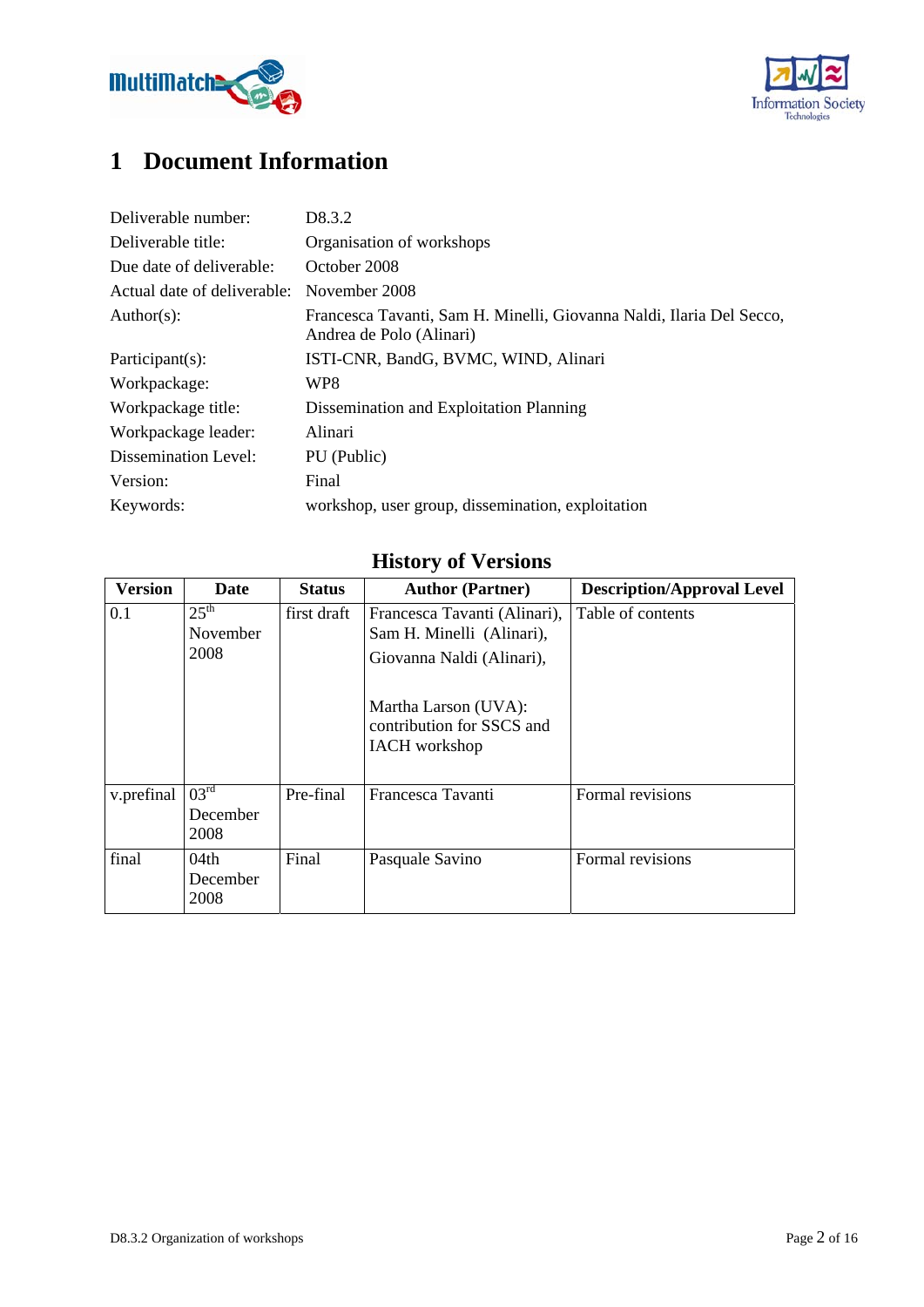



## **Abstract**

This document updates the previous deliverable D.8.3.1, reporting MultiMatch workshops held during 2008. This deliverable describes the features and reached results of the workshops organised to promote and exploit the MultiMatch project results towards the target user groups and scientific communities. The Workshops represented the occasion to gain feedback on the MultiMatch prototypes and establish contacts for clustering with other European projects and exploitation opportunities.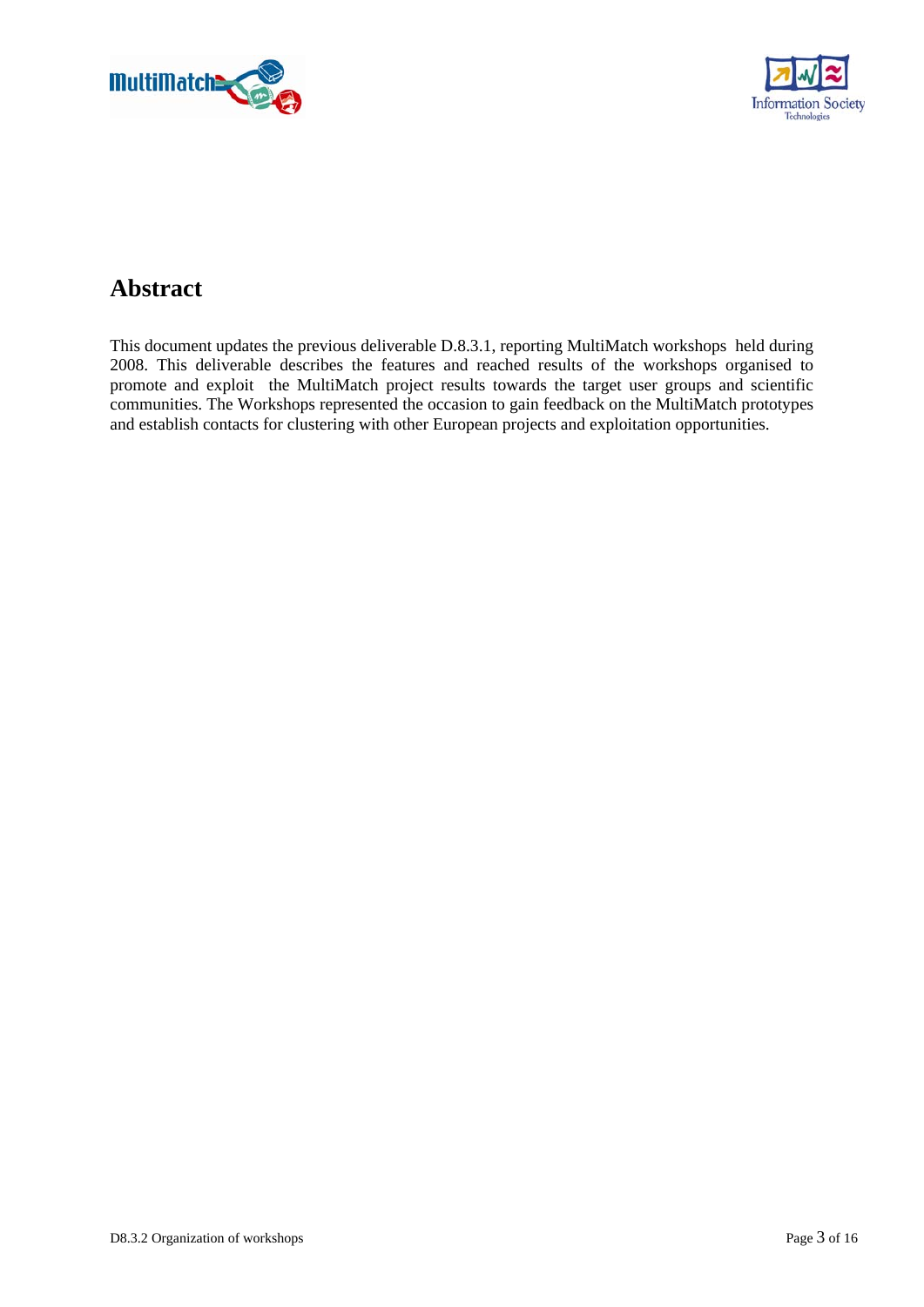



# **Table of Contents**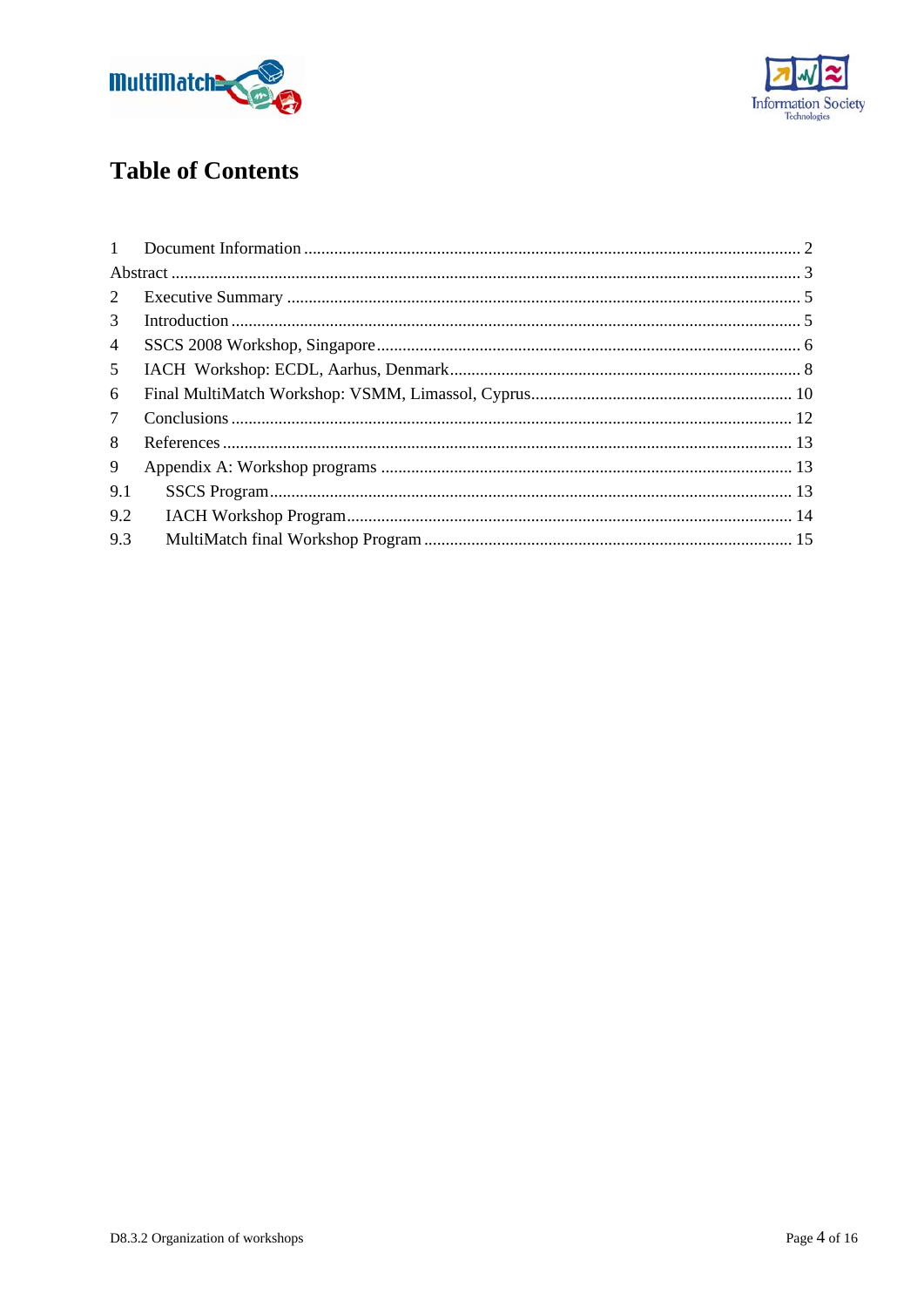



## **2 Executive Summary**

Since last deliverable [1] (reporting MultiMatch workshops held during the first project period) additional workshops have been organised by the project Consortium.

This document describes the workshops organised by MultiMatch Consortium during 2008 with the scope of promoting and exploiting the project results. This document was scheduled to be produced at month 30 of the project in coincidence with the end of the project and after the final MultiMatch workshop.

In the following sections we are going to detail features, goals, results and activities employed for the organisation of SSCS workshop held at Singapore (section 4), IACH workshop held at ECDL (section 5) and the final MultiMatch workshop held at VSMM (section 6). These workshops aimed to present the final project results to the target audience gaining feedback on the MultiMatch prototypes and creating contacts for the exploitation of the project and clustering activities.

## **3 Introduction**

In the previous deliverable we reported the first four MultiMatch workshops organized by the project Consortium, which took place in the occasion of DELOS 2007-Italy, EVA/MINERVA 2007- Jerusalem , Online Educa Berlin 2007-Berlin, 2nd DELOS 2007-Italy.

Our strategy in organizing the Workshops is influenced by the need to address different target communities represented by:

- The MultiMatch user group made up of educational users, professional users (cultural heritage), general users (tourism)
- The Scientific community
- The European digital Library community.

SSCS Workshop was a sectional event focused on content retrieval which represented the occasion to reach the scientific community in that field.

To target the Digital Library Community and Cultural heritage research community a suitable opportunity was represented by ECDL 2008 held in September 2008 in Aarhus, Denmark. MultiMatch Consortium decided to organize and sponsor a workshop entitled "Information Access to Cultural Heritage" (IACH) at ECDL.

The final MultiMatch workshop was supposed to be organised after the release of the second prototype to coincide with the end of the project. The MultiMatch consortium monitored all the events taking place at month 30 of the project (October 2008). A list of possible events was drafted: Festival Creatività<sup>1</sup>- Italy, Workshop Information Retrieval 2008 (WIR 2008)<sup>2</sup>-Germany, ICT event<sup>3</sup>-Lyon, ECEL<sup>4</sup>-Cyprus, EVA BERLIN<sup>5</sup>- Berlin, ACM 2008<sup>6</sup>-Canada, Creactivity<sup>7</sup>-Italy, VSMM<sup>8</sup>-

 $1$  http://www.festivaldellacreativita.it/index.jsp?language=it

 $^{2}$  http://lwa08.informatik.uni-wuerzburg.de/Wiki.jsp?page=LWA08

<sup>3</sup> http://ec.europa.eu/information\_society/events/ict/2008/index\_en.htm

<sup>4</sup> http://www.academic-conferences.org/ecel/ecel2008/ecel08-home.htm

 $5$  http://www.gfai.de/pinboard/eva/e\_index.html

<sup>6</sup> http://www.mcrlab.uottawa.ca/acmmm2008/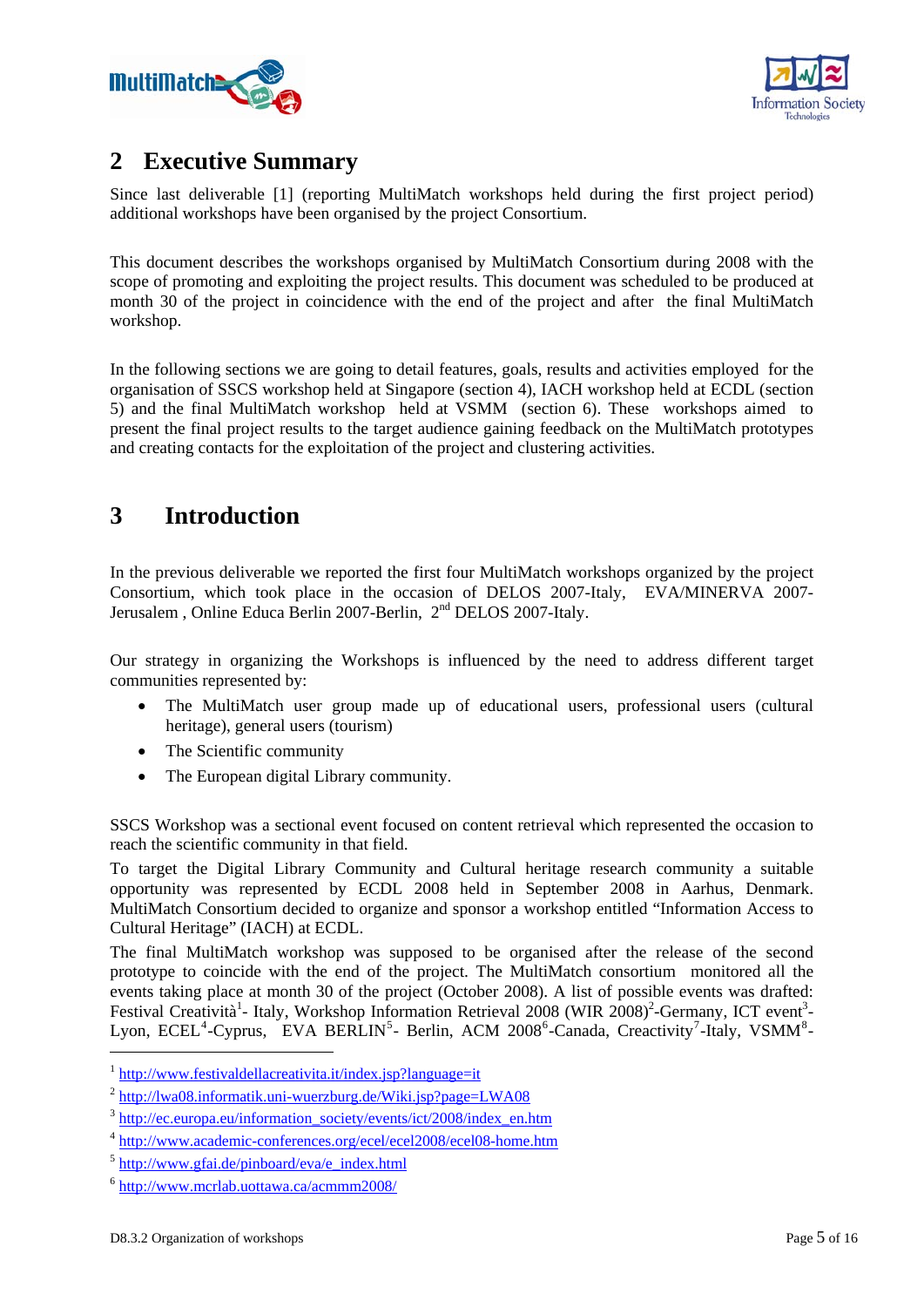



Cyprus. Some of them were planned to be held in November 2008, others addressed sectional topics, other were limited to a national circuit. Finally, after several considerations, the Consortium decision fell on VSMM event: this was the ideal context to attract a large target audience (CH users, Multimedia digital Library, scientific community) in an international Cultural heritage environment.

All the workshops were organised by partners among the MultiMatch Consortium. The workshops were addressing MultiMatch topics, some of them were organised within a sectional context, others were expressly dedicated to MultiMatch workshop. We believe that all the mentioned workshops are relevant to the MultiMatch scopes as they represented the occasion to disseminate the project results and set up fruitful discussion with different user groups.

### **4 SSCS 2008 Workshop, Singapore**



The second workshop on *Searching Spontaneous Conversational Speech<sup>9</sup>* (SSCS 2008) was held in conjunction with SIGIR 2008 on 24 July in Singapore.

### **SIGIR Conference<sup>10</sup>**

The 31st Annual International ACM SIGIR Conference was held from 20-24 July 2008 in Singapore. SIGIR is the major international forum for the presentation of new research results and for the demonstration of new systems and techniques in the broad field of information retrieval (IR).

### **Workshop objectives**

The goal of the workshop was to bring the speech community and the information retrieval community together. The forum was designed to be conducive to the close interaction and the intense discussion necessary to promote fusion of these fields into a single discipline with a concerted vision of spoken content retrieval.

### **Target Audience**

The workshop target audience was represented by the scientific community in the field of IR

### **SSCS Workshop**

The workshop was not directly addressing MultiMatch, but thematically was closely linked to the project. Both the audio and the video collections that were the subject of investigation in MultiMatch contained spontaneous conversational speech. In particular, interviews and studio discussions that occur in the podcasts (the audio collection) and the BandG video collection are examples of cases in which issues involved with searching spontaneous conversational speech needed to be addressed.

 <sup>7</sup> http://www.progettocreactivity.com/

<sup>8</sup> http://www.vsmm2008.org/

<sup>9</sup> http://ilps.science.uva.nl/SSCS2008/

 $10$  http://www.sigir2008.org/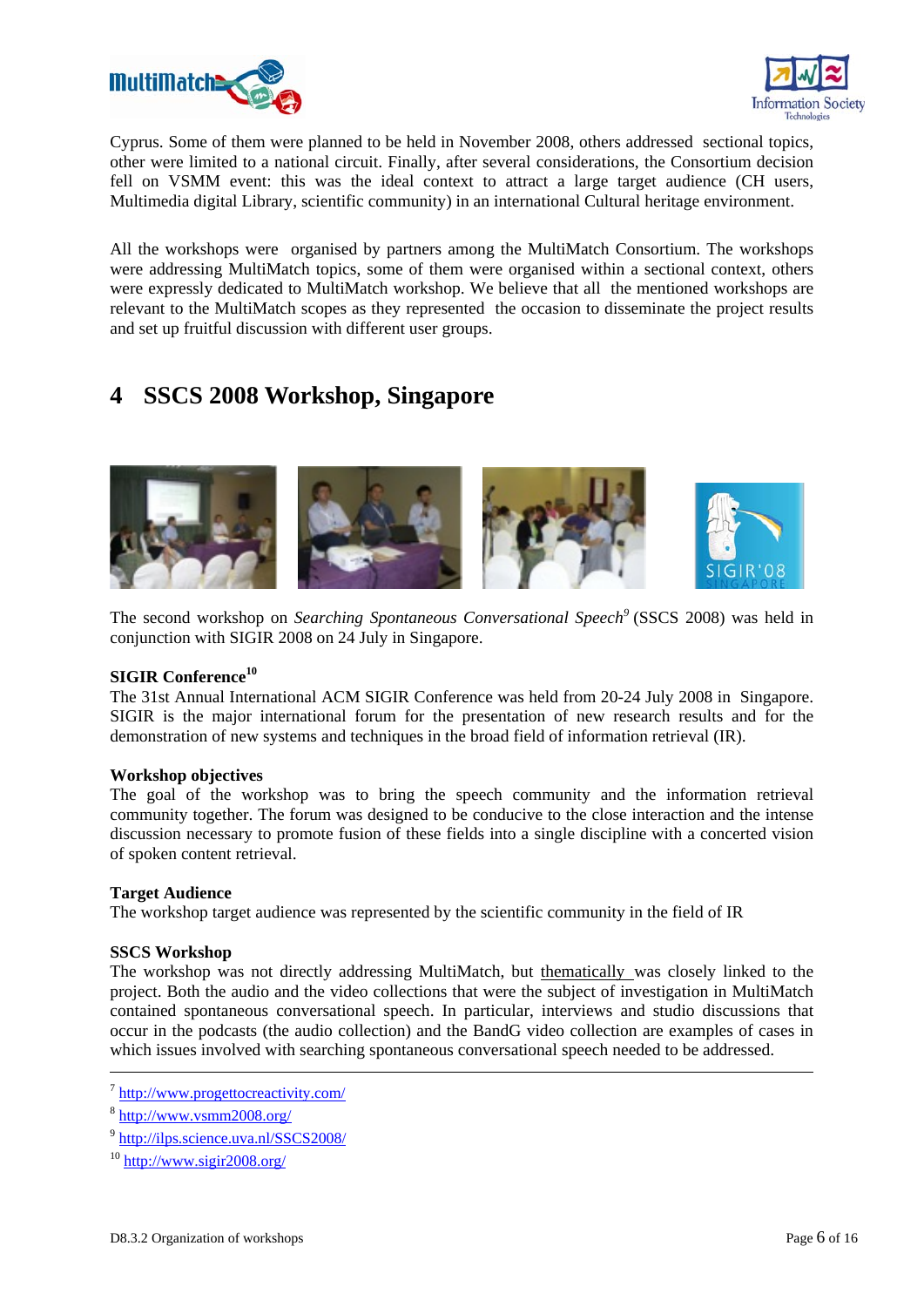



One of the SSCS 2008 organizers was from a MultiMatch consortium member (Larson from UvA). Additionally, MultiMatch members submitted two papers: a full paper and a poster paper; both were accepted for the workshop.

#### **Workshop outcomes**

At the workshop, talks and posters were presented covering a wide range of topics including vocabulary independent search, spoken term detection, combination of models/indexes, use of speech recognition lattices for search, segmentation, temporal analysis, benchmarking, exploitation of prosody, speech surrogates for user interfaces and multi-language collections.

Demonstrations of speech-based retrieval systems from a variety of application domains introduced a strong practical emphasis into the workshop program.

The workshop concluded with a panel discussion, whose goal was to identify future research directions for speech retrieval: a MultiMatch member (Jones from DCU) accepted an invitation to serve on the panel.

 A point that emerged in the panel discussion that is particularly relevant for the CH domain is that users and not researchers are the one that gives rise to the research problems that are addressed by the area of searching spontaneous conversational speech. The curators of multimedia collections must be motivated to take an active part in the design of speech-based multimedia access systems. Furthermore, user enrichment of spoken content plays an important role in system training and development. Participation of content owners and of content users is particularly critical in cases in which multimedia collections are small or specific to specialized needs or interests. The challenge of involving content owners in the system design process is counter-balanced by the trend that users have a difficult time imagining new technology before they see it being demonstrated. Part of the challenge of searching spontaneous speech is to make the technology accessible enough to users so that users start generating their own ideas about how the technology should be used.

### **Workshop Material**

- The full proceedings of the workshop are available at http://ilps.science.uva.nl/SSCS2008/Proceedings/sscs08\_proceedings.pdf
- All of the oral presentations made at the workshop were recorded with a video camera and processed by the UvA team. The videos were indexed using text and audio indexing techniques developed at UvA within the MultiMatch project. The indexing approach combines features derived from the title and the abstract of the presentation with text appearing in the slides and also speech recognition transcripts of the spoken content of the talk.
- The talks recorded at SSCS 2008 are accessible at http://ilps.science.uva.nl/SSCS2008 and can also be searched using the UvA search engine at http://zookma.science.uva.nl/islatv/

A detailed report on the SSCS 2008 workshop $11$  was submitted for publication in the SIGIR Forum.

-

<sup>&</sup>lt;sup>11</sup> http://ilps.science.uva.nl/SSCS2008/Proceedings/SSCS2008\_report.pdf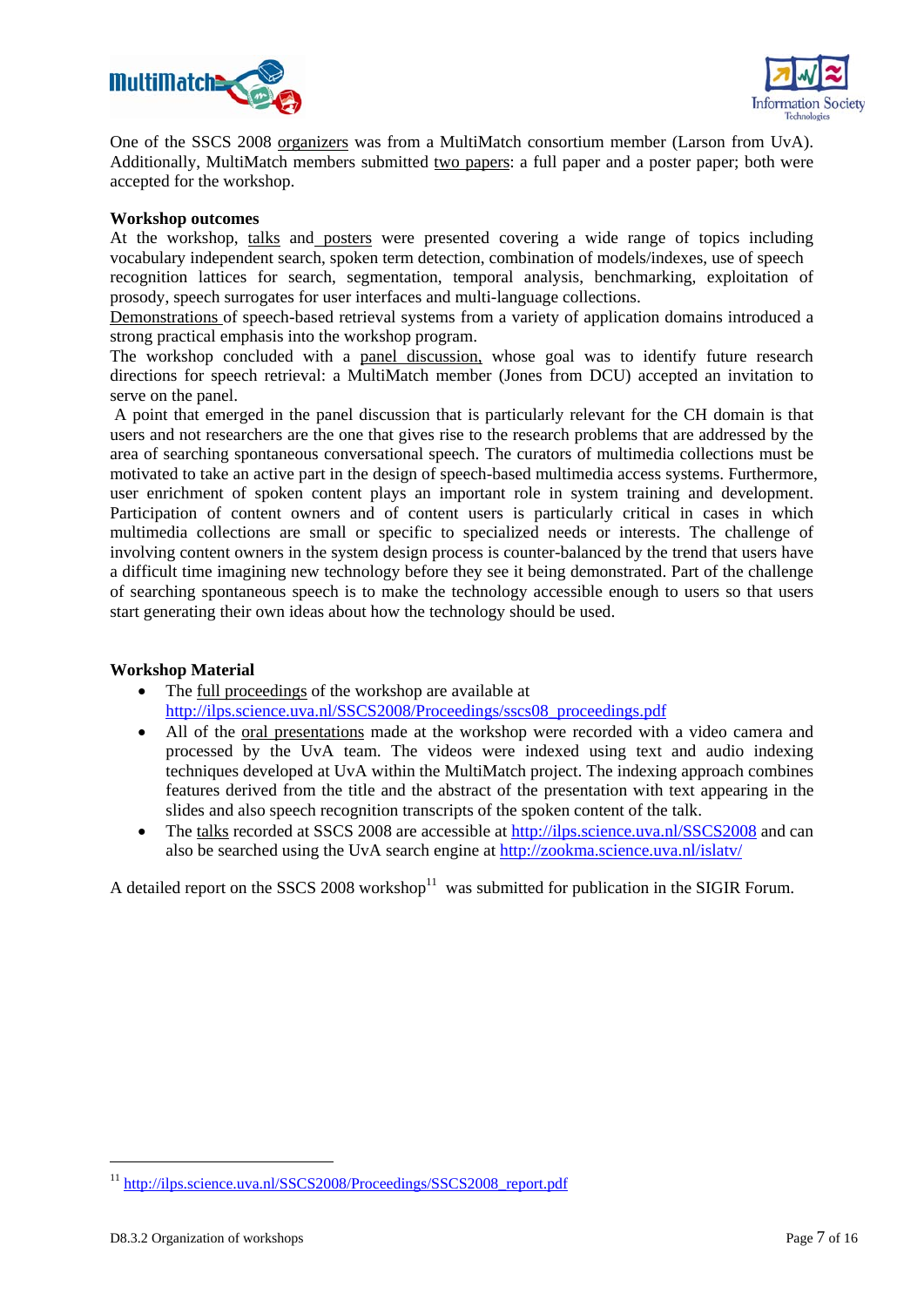



### **5 IACH Workshop: ECDL, Aarhus, Denmark**





"Information access to Cultural heritage"<sup>12</sup>(IACH) workshop was held 18 September 2008 in Aarhus, Denmark. It was organized in conjunction with the 12th European Conference On Research And Advanced Technology For Digital Libraries (ECDL 2008)<sup>13</sup>.

#### **ECDL conference**

ECDL2008, the 12th conference in the series of European Digital Library conferences, was held in from September 14 to September 19, 2008.

ECDL has become the major European conference on digital libraries and associated technical, practical, and social issues, bringing together researchers, developers, content providers, and users in the field.

The content of ECDL 2008 focused on research and development supporting information access and exploration from a technology perspective as well as in different application domains such as science, e-government, cultural heritage.

### **IACH Workshop: target group**

The workshop represented the ideal context to reach both the Digital Library and Cultural Heritage research communities to disseminating and exploiting the main project outcomes.

#### **Workshop objectives**

The goal of IACH 2008 was to bring together practitioners from the field of cultural heritage and researchers in the area of information access.The workshop's aim was to promote exchange of ideas concerning creation, storage, retrieval and use of cultural heritage information. In particular, the workshop focused on the question of how keepers of cultural heritage resources can improve information access by applying information technology and principles currently being developed in the area of information access. Following current trends, users are actively engaging with cultural heritage on the web, prompting heritage institutions to stimulate communities to grow around them. The workshop placed an additional emphasis on active user participation, which creates new modes of

<sup>12</sup> http://ilps.science.uva.nl/IACH2008/schedule/schedule.html

 $13$  http://www.ecdl2008.org/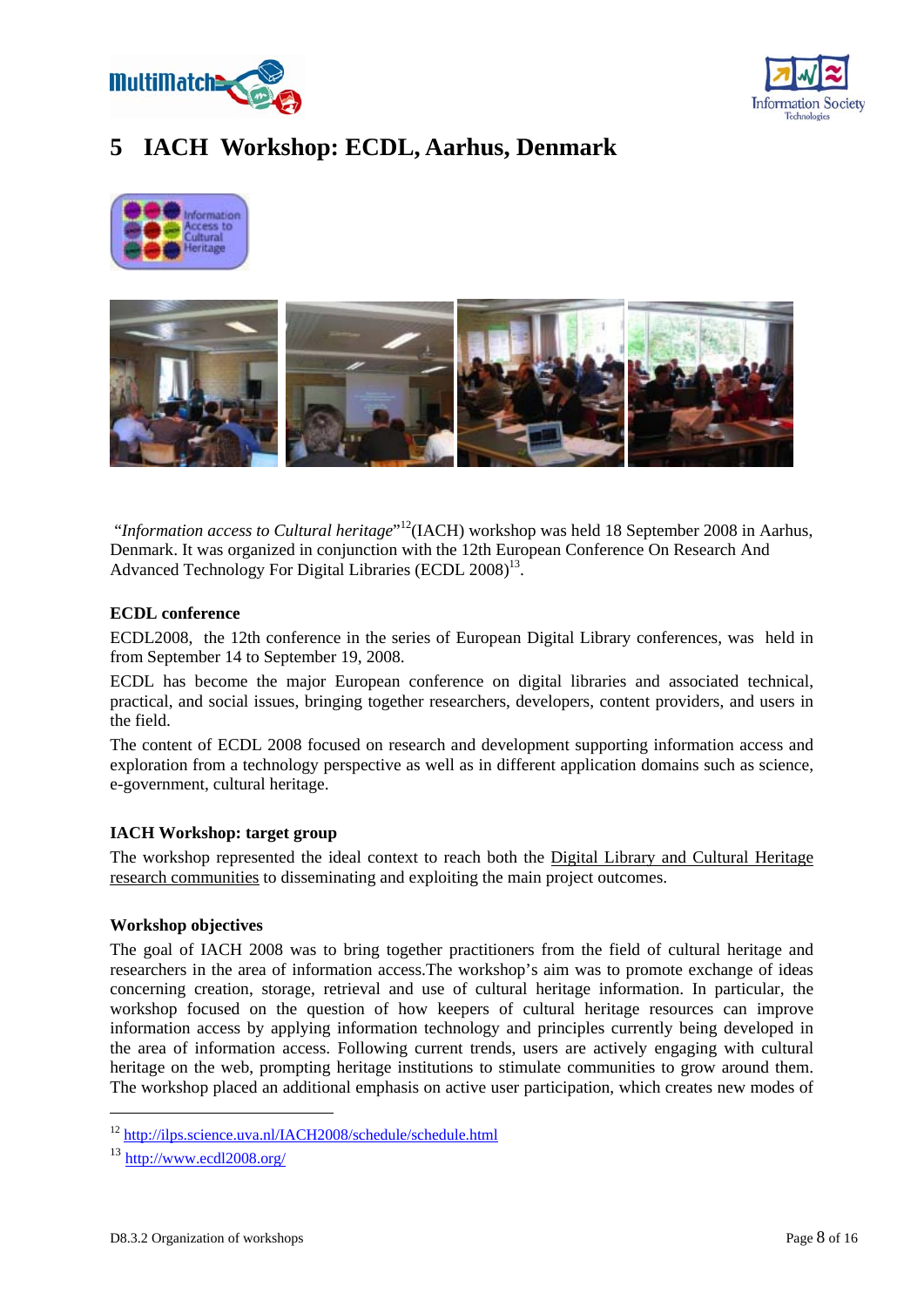



access and contextualisation. These are challenging developments for cultural heritage organisations, due both to the variety and richness of cultural heritage resources and to the diverse range of users with varying information needs and search behaviours.

### **Organization of the Workshop**

The IACH 2008 organizing committee was composed of a member from UvA (Larson), BandG (Oomen), UNED (Cigarran), plus Kate Fernie, a consultant from the UK, who shared the vision and volunteered her time to serve on the organizing committee. USFD and CNR played a critical role in writing the workshop proposal.

Contributions for the workshop were solicited via a call for papers and were reviewed by a programming committee of experts. The workshop organizers drew on expertise both within and beyond the MultiMatch consortium in order to compose the programming committee. From the submissions, 5 were accepted as full papers and were presented as oral presentations and 5 were accepted as posters. The scope of the program was further extended by a keynote, two invited speakers, and two invited posters.

### **Workshop outcomes**

The workshop was attended by experts from all over the world.

The workshop was characterized by lively discussion and energetic participation by the attendees. The poster session was an especially dynamic part of the workshop, with demonstrations being presented in parallel with the posters. The MultiMatch system was one of the demonstrations presented. The workshop concluded with a panel, which generated a productive discussion. The panellists were Marco de Niet (Digital Heritage Netherlands), Joyce Ray (Institute of Museum and Library Services, USA), Richard Wright (BBC Archives, UK) and Maarten de Rijke (University of Amsterdam) (see Appendix A). Issues addressed were technologies, open standards, information overload, user generated content, open source software and services, authoritativeness and quality and rights management.

### **Workshop material**

- Details on the workshop can be found in the workshop report to be published: Larson, M., Fernie, K., Oomen, J. and Cigarran, J. "Information Access to Cultural Heritage Workshop Report" D-Lib Magazine Vol 14. No. 11/12
- A more detailed version of the workshop report was also submitted to SIGIR Forum.
- The proceedings, pictures, videos, keynote and oral presentations of the workshop are available on-line at the workshop website  $14$ . The videos were indexed using indexing techniques developed at UvA within MultiMatch, which combines features derived from the title and the abstract of the talk with text appearing in the speaker slides and also speech recognition transcripts of the spoken content of the talk.
- The talks recorded at IACH 2008 can be searched using the UvA search engine at http://zookma.science.uva.nl/islatv/
- Currently, the workshop organizers are in discussion regarding a call for a special issue of a journal based on the IACH 2008 workshop.

.

<sup>14</sup> http://ilps.science.uva.nl/IACH2008/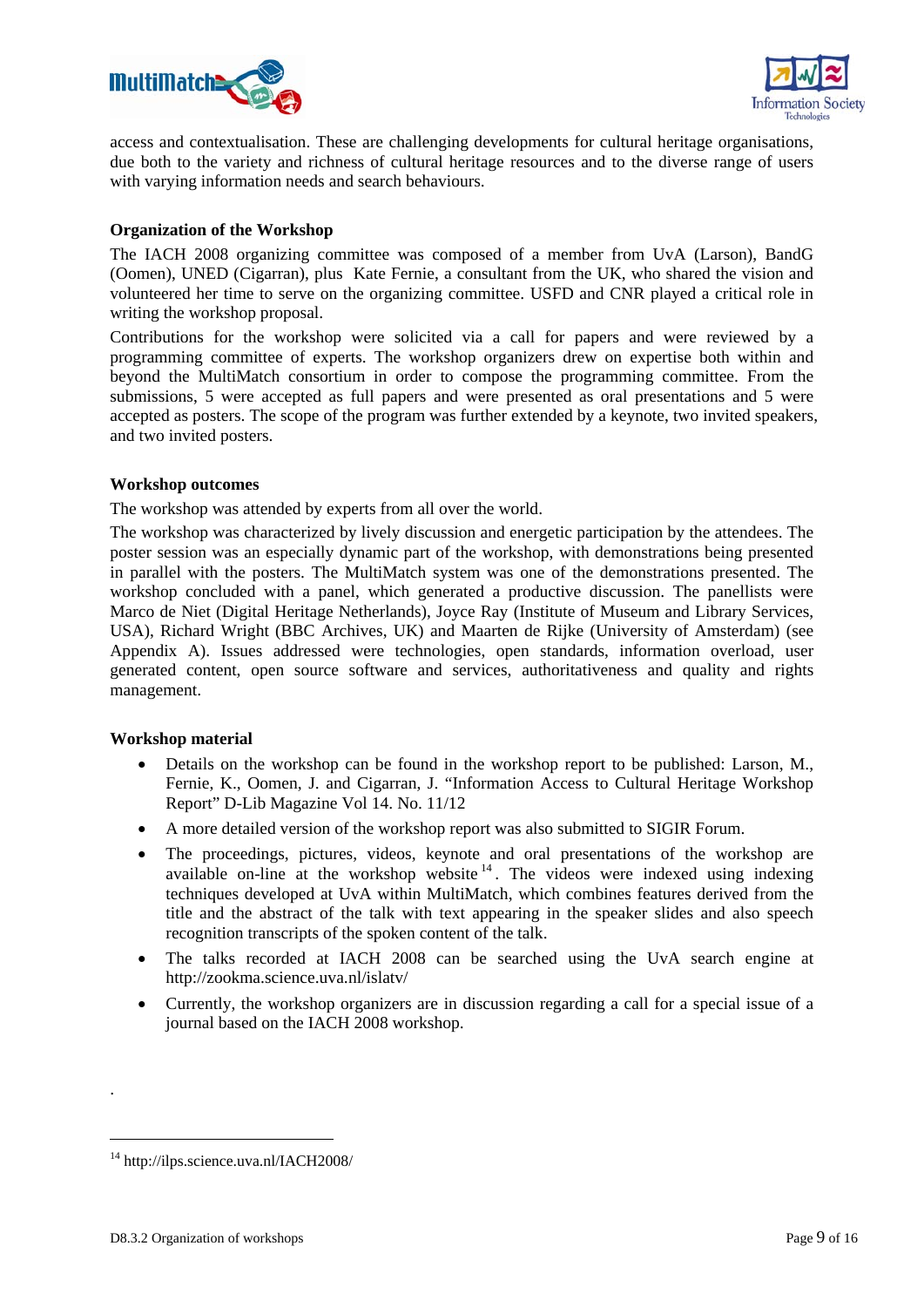



### **6 Final MultiMatch Workshop: VSMM, Limassol, Cyprus**



The Final MultiMatch workshop: *Multilingual and Multimedia Access to Cultural Heritage Digital Objects: the MultiMatch solution*<sup>15</sup> was held 23 October 2008 in conjunction with VSMM 2008<sup>16</sup> (Limmasol, Cyprus).

#### **VSMM 2008**

VSMM 2008 is the conference on Visual Systems and MultiMedia Dedicated to Digital Heritage.

This event, organized in Cyprus from 20 to 26 October 2008, aims to exchange and share know-how in the areas of Cultural Heritage (CH) and Information & Communication Technology (ICT). In particular it focuses on Multimedia Technologies, Computer Graphics and digital documentation/preservation in Cultural Heritage (Multilingua, Multimedia Digital Library).

### **Workshop objectives**

In accordance with the project timetable this final MultiMatch workshop took place at month 30 of the project. The main workshop's goal was to present the final results of the MultiMatch project emphasizing the solutions adopted to address specific user needs, involving the target user groups and all contacts collected during the project lifetime.

The workshop aimed to:

- discuss the approach followed to support interoperability between the different sources of Cultural Heritage information, and the use of the MultiMatch system in different applicative settings
- demonstrate the final version of the MultiMatch system prototype and show the functionality provided to support multilingual search and browsing of CH objects and multimedia retrieval.
- discuss future trends in the field of multilingual and multimedia access to cultural heritage digital objects.
- Establish clustering activities with other European projects

<sup>15</sup> http://www.cs.ucy.ac.cy/conferences/vsmm2008/downloads/MultiMatch-Workshop-Agenda.pdf

<sup>16</sup> http://www.vsmm2008.org/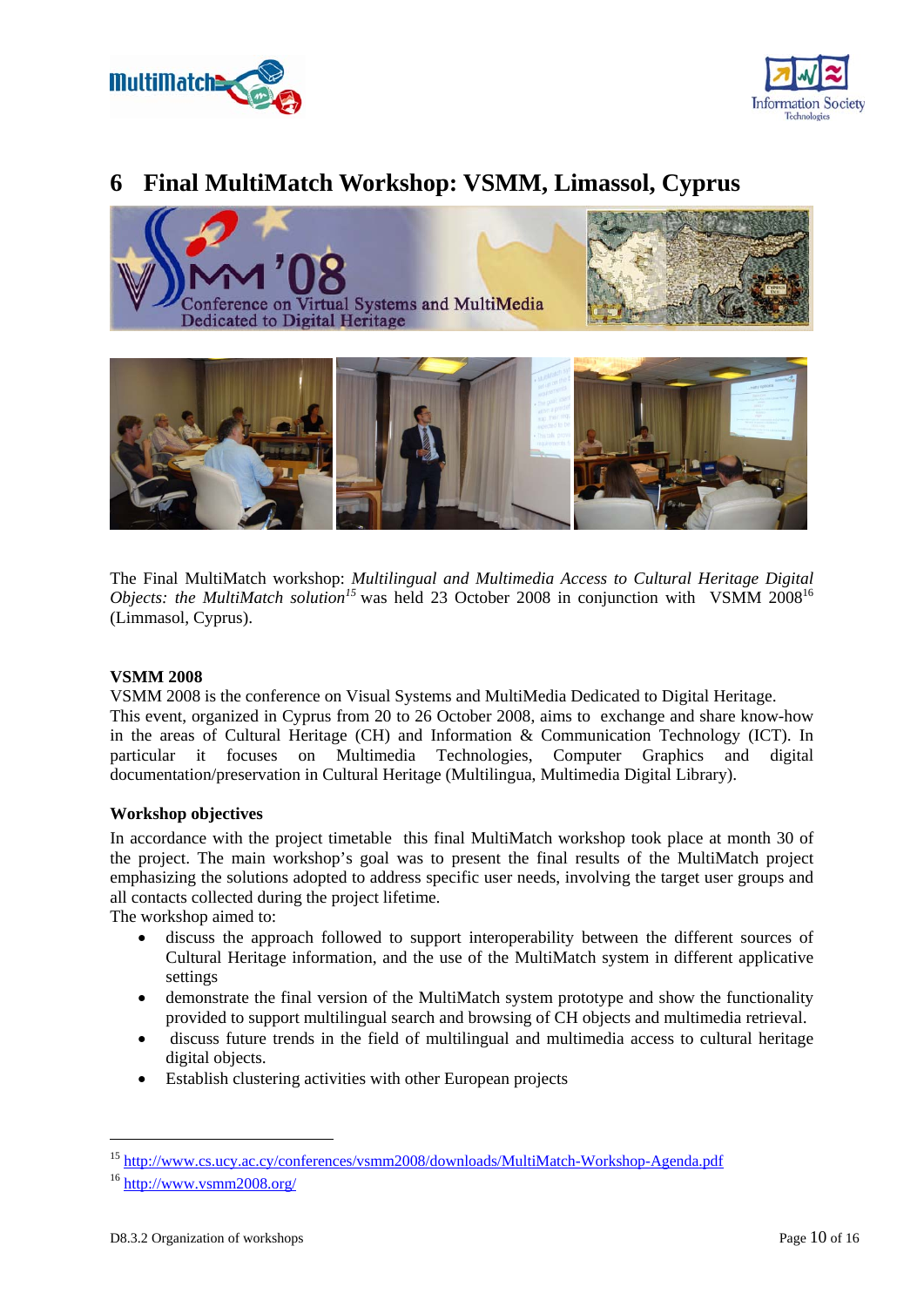



#### **Workshop dissemination and target group**

The workshop was disseminated through several channels:

- Alinari mailing list (from its CH network)
- Advertising of the event in Alinari corporate website,
- Advertising of the event in Alinari educational website
- European Commission mailing list (DG Information Society and Media Unit E3: Cultural Heritage and Technology Enhanced Learning)
- Project partners' contacts

The invited participants were members of the MultiMatch user groups involved during the project lifetime, members of the Advisory Board, Project reviewers, other representatives from CH or educational institutions and Research Communities.

#### **Poster exhibition**

At the event, emphasis has been given to the presentation of short papers at the poster exhibition, with direct interaction between authors and audience.

Two MultiMatch posters have been shown during the exhibition: the posters provided an overview of the project work and results empathizing with visual diagrams and pictures the Multimatch system.

#### **Workshop outcomes**

The workshop represented the occasion to:

- Disseminate of the project results  $(1<sup>st</sup>$  prototype and  $2<sup>nd</sup>$  prototype) to the target audience
- Gain feedback from the participants
- Involve the participants in the MultiMatch user group
- Involve the participants in the evaluation activity of PT2
- Establish clustering with European projects

The workshop chairman was Pasquale Savino (ISTI-CNR), Coordinator of the MultiMatch project. The first part of the workshop was dedicated to the MultiMatch project presentation : an introduction by Pasquale Savino, a presentation on user requirements by Sam H. Minelli(ALINARI), a presentation on Metadata by Johan Oomen (BandG). The second part was a presentation of the MultiMatch system and a Demo session of the second MultiMatch prototype. Participants were involved in the evaluation of PT2: after the demo presentation a questionnaire collected users feedbacks and some of the participants gave their availability to participate in the MultiMatch field trials.

The third part was dedicated to MultiMatch users: Rafael Carrasco (UA) presented users feedback on the first MultiMatch prototype; afterwards a panel session involved invited speakers: representatives from IMAGINATION (Antonella Fresa), EUROPENANA Local (Rob Davis) and MICHAEL (Kate Fernie). The speakers presented a quick overview of the concerned projects; a brief description on how multiligualism had been taken into account in the project, and which technological solutions had been applied; a reflection on how the projects could benefit from MultiMatch results and possible future interaction envisaged. This session represented an occasion the start hypothesis of clustering activities and investigate joint exploitation opportunities

#### **Organization of the Workshop**

This workshop was organized by Alinari with the support of University of Alicante, ISTI-CNR, BandG.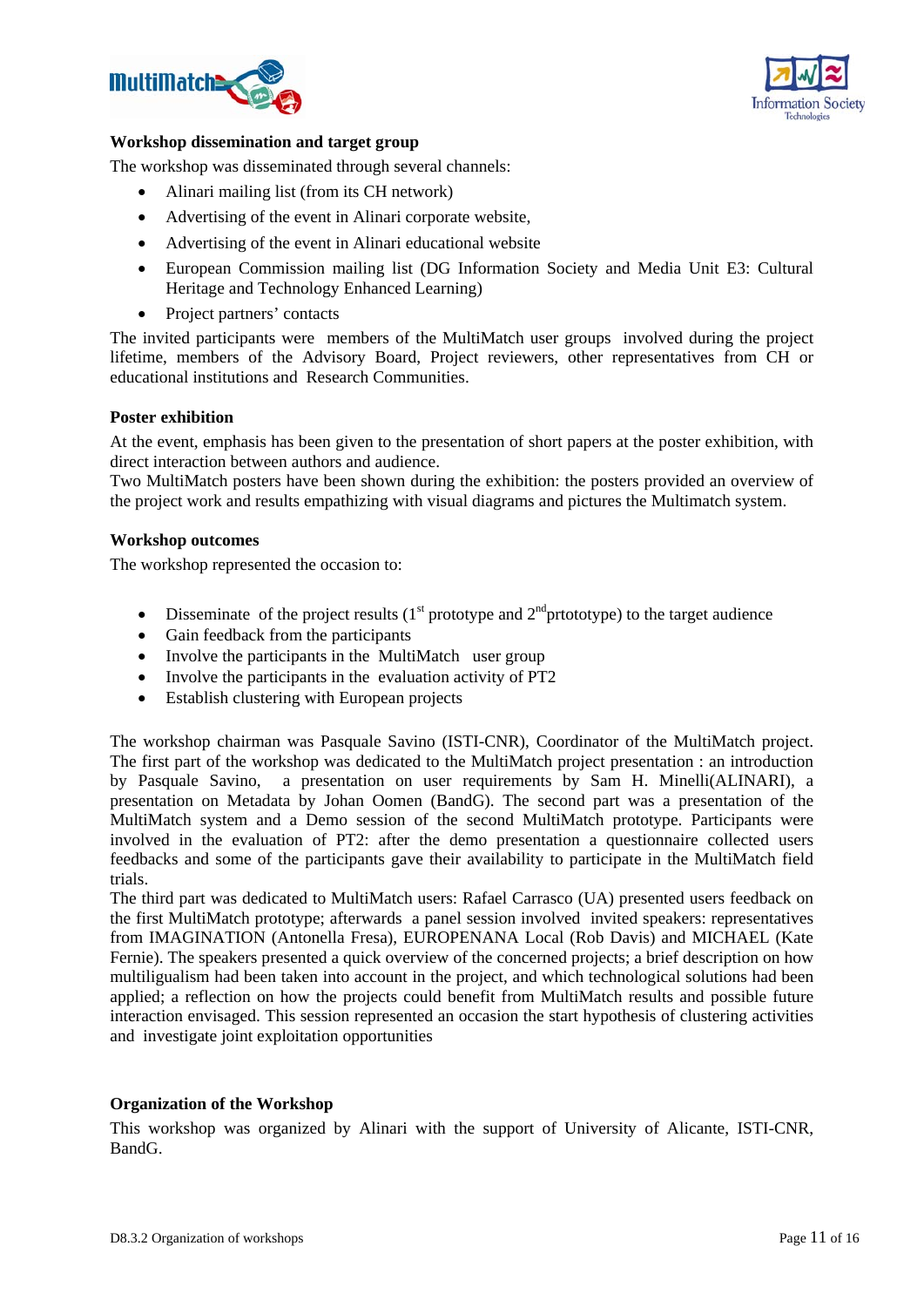



#### **Workshop material**

- Speakers' presentations are available at MultiMatch website<sup>17</sup>
- VSMM conference has found a very good worldwide acceptance in the scientific area as well as in the area of academia and publishers of the results of research and good praxis. For that reason the international accredited UK publisher Multi-Science Publishing Co Ltd has offered to publish, in a special book edition, all the papers from the parallel VSMM2008 workshops. The book will be published at the end of this year and not later than January 2009. Some of the speakers of the MultiMatch workshop are working to provide their papers for the special book edition.

### **7 Conclusions**

The organisation of the MultiMatch workshops has been in line with the expected timetable of the project. By month 24 of the project (second milestone) four MultiMatch workshop have been held<sup>18</sup>. By month 30 (third milestone) other three workshops organised by the MultiMatch Consortium have been taken place.

The workshops, which addressed different target communities (educational/CH/general user group, European digital library community, scientific community), represented the occasion to disseminate and exploit the final project results, collect feedback on the MultiMatch final prototype, create collaborations and clustering with related projects, and investigate exploitation opportunities.

-

<sup>&</sup>lt;sup>17</sup> http://project.alinari.it/diss-publish/mm\_vsmm.php

 $18$  see D.8.1.3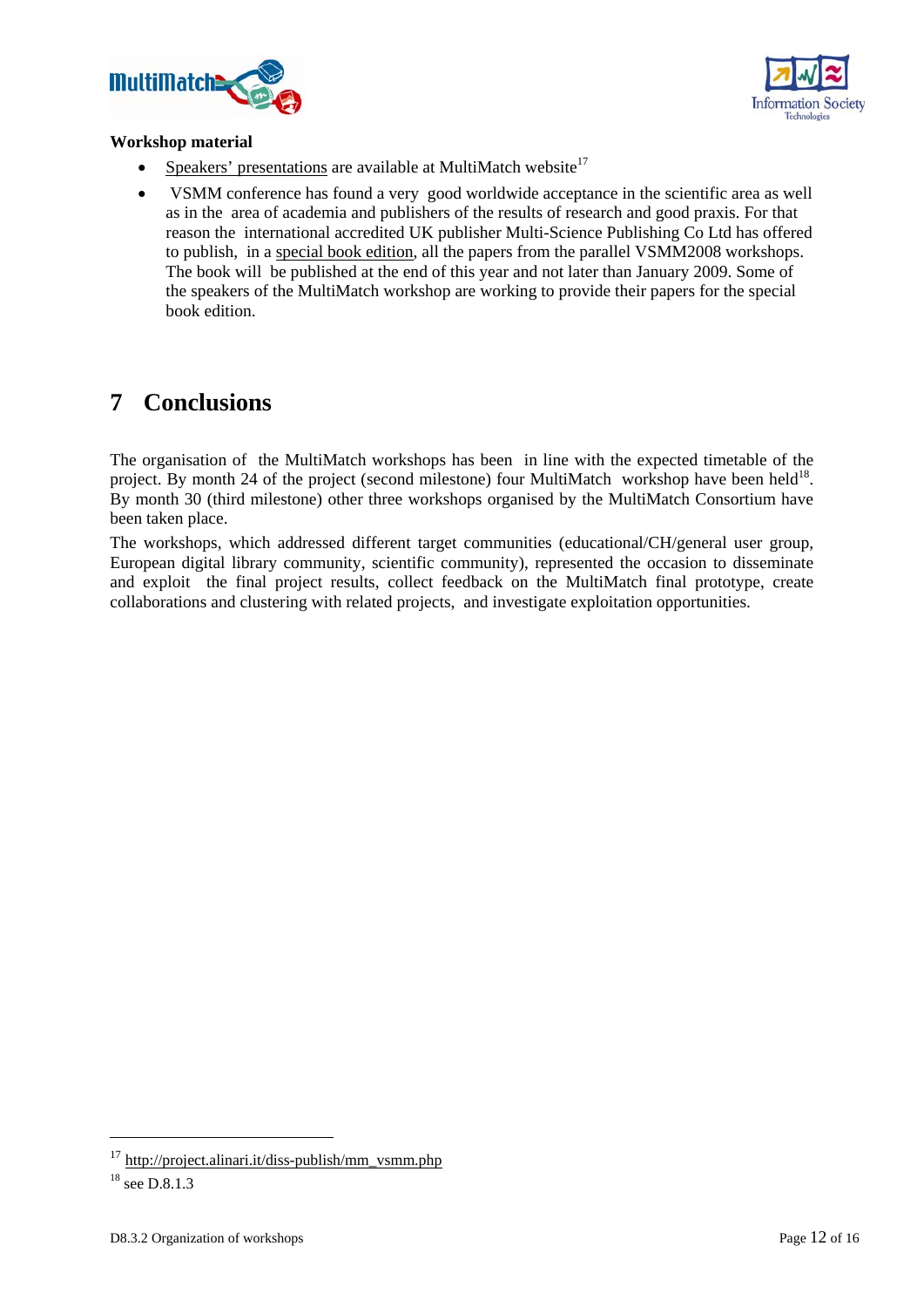



### **8 References**

[1] MultiMatch Deliverable 8.3.1 Organisation of Workshops

## **9 Appendix A: Workshop programs**

### **9.1 SSCS Program**

### **Opening Session 8.30 -10.00 Welcome**

- **Keynote Address** Query-by-Example Spoken Document Retrieval *H. Li*
- **Oral Presentation** Cluster-based Model Fusion for Spontaneous Speech Retrieval *M*. *Alzghool, D. Inkpen*
- **Oral Presentation** Using Term Clouds to Represent Segment-Level Semantic Content of Podcasts *M. Fuller, M. Tsagkias, E. Newman, J. Besser, M. Larson, G. Jones, M. de Rijke*

### *Tea Break 10.00 - 10.30*

### **Morning Session 10.30 -12.30**

- **Oral Presentation** Combination of Multiple Speech Transcription Methods for Vocabulary Independent Search *J. Mamou, Y. Mass, B. Ramabhadran, B. Sznajder*
- **Oral Presentation** Fast Approximate Spoken Term Detection from Sequence of Phonemes *J. Pinto, I. Szoke, S.R.M. Prasana, H. Hermansky*
- **Oral Presentation** Towards Large Scale Vocabulary Independent Spoken Term Detection: Advances in the Fraunhofer IAIS Audiomining System *D. Schneider, J. Schon, S. Eickeler*
- **Oral Presentation** Hybrid Word-Subword Decoding for Spoken Term Detection *I. Szoke, M. Fapso, L. Burget, J. Cernocky*

### *Lunch Break 12.30 - 13.30*

### **Afternoon Session 13.30 -15.30**

- **Invited Speaker** Speech-based methods in the video search mix *T. Davis*
- **Oral Presentation** Audio stream segmentation and classification based on Jump Function Kolmogorov analysis in wavelet domain *H.D. Tran, H. Li*
- **Oral Presentation** Word-Lattice Based Spoken-Document Indexing with Standard Text Indexers *R. Peng Yu, K. Thambiratnam, F. Seide*
- **Poster Boasters**

### *Tea Break 15.30 - 16.00*

### **Posters and Demonstrations 16.00 -17.00**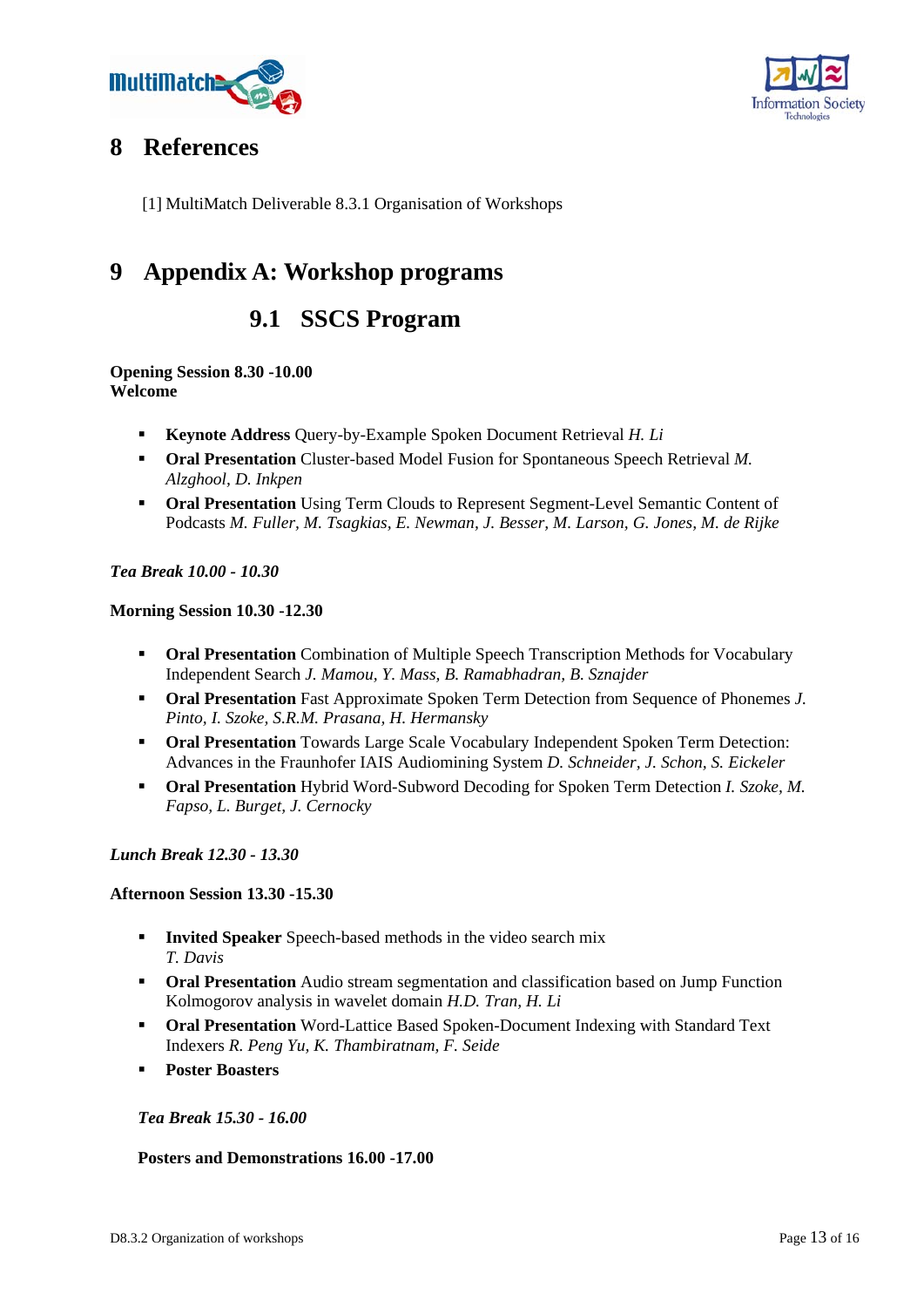



- **Poster** From Audio Content Analysis to Conversational Speech Detection and Characterizationv *B. Bigot, I. Ferrane*
- **Poster** Enhanced Search and Navigation on Conversational Speech *F. Cailliau, A. Giraudel*
- **Poster** Classification of Dual Language Audio-Visual Content: Introduction to the VideoCLEF 2008 Pilot Benchmark Evaluation Task *M. Larson, E. Newman, G. Jones*
- **Poster** A Korean Spoken Document Retrieval System for Lecture Search *D. Lee, G. Geunbae Lee*
- **Poster** Using Prosodic Features to Prioritize Voice Messages *T. Polzehl, F. Metze*
- **Poster** Subword-based Indexing for a Minimal False Positive Rate *L. van der Werff, W. Heeren*

### **Panel on future research directions 17.00-18.00**

## **9.2 IACH Workshop Program**

### **9:00 Welcome and workshop opening**

**9:10 Keynote Chris Batt** <sup>19</sup>**"Building Bridges to Knowledge"** 

### **Session I: Digital Cultural Heritage: European initiatives**

- 9:45 Invited Speaker: Stefan Gradmann (Humboldt-Universität zu Berlin) Europeana Infrastructure
- 10:15 Invited Speaker: Rob Davies (MDR Partners) EuropeanaLocal—Its Role in Improving Access to Europe's Cultural Heritage through the Europeana service of the 'European Digital Library'

### *10:45 Coffee Break*

### **Session II: Cultural heritage exhibitions and collections**

- 11:15 Enabling Semantic Access to Cultural Heritage: A Case Study of Tate Online. *P. Clough, J. Marlow, N. Ireson (University of Sheffield)*
- 11:45 Enigma Helvetia: Promoting an Exhibition through Multiple Channels. *N. Di Blas (Politecnico di Milano), E. Rubegni (University of Lugano), P. Paolini (Politecnico di Milano)*
- 12:15 Having Triplets Holding Cultural Data as RDF. *K. Byrne (University of Edinburgh)*

### *12:45: Lunch/Demos*

### **14:00 Poster Boasters**

### **Session III: Access to cultural heritage multimedia**

- 14:30 Access to the Music of Man Archive: The MARIMBRO System. *A. Schneidt (Logica), K. Klenke (Hanover University of Music and Drama) T. Mandl (University of Hildesheim), J. Medinvil, R. Vogels (Hanover University of Music and Drama), C. Womser-Hacker (University of Hildesheim)*
- 15:00 Towards Affordable Disclosure of Spoken Word Archives. *R. Ordelman, W. Heeren, M. Huijbregts, D. Hiemstra, F. de Jong (University of Twente)*

-

<sup>19</sup> http://ilps.science.uva.nl/IACH2008/schedule/batt/batt.html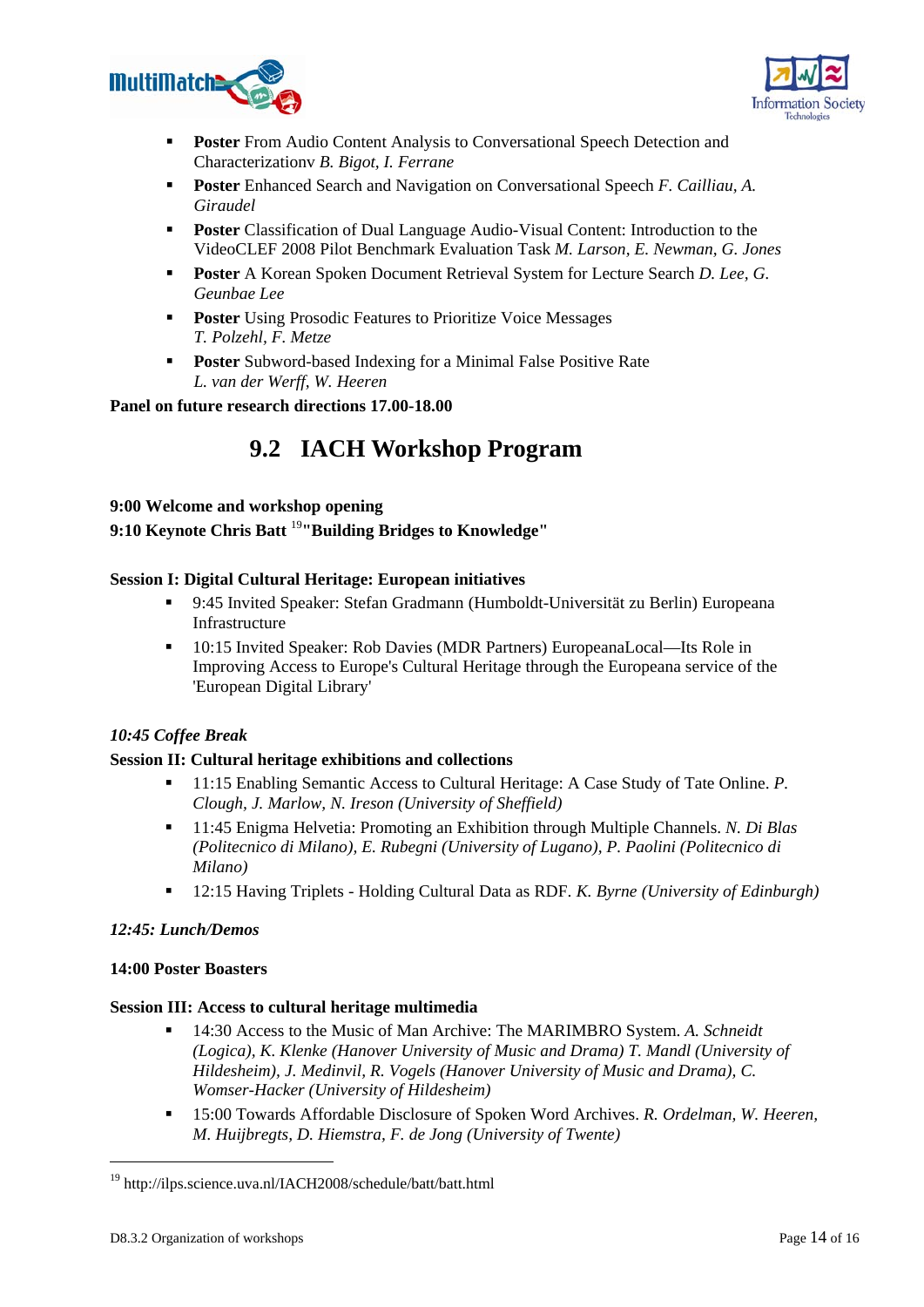



### *15:30 Coffee Break*

### **16:00**

### **Session IV: Posters**

- An Intelligent Service Orineted Approach for Improving Information Access in Cultural Heritage. *A. Baruzzo, P. Casoto, P. Challapalli, A. Dattolo (University of Udine)*
- Providing Linked-up Access to Cultural Heritage Data. *T. Blanke, M. Hedges (King's College London)*
- Multimedia Retrieval in MultiMatch: The Impact of Speech Transcript Errors on Search Behaviour. *J. Carmichael, P. Clough (University of Sheffield), G. Jones, E. Newman (Dublin City University)*
- A System Architecture for Conveying Historical Knowledge to Museum Visitors. *D. Dannells (University of Gothenburg)*
- Feasibility of a European Registry of Standards for Digital Heritage. *M. de Niet (DEN: Digitaal Erfgoed Nederland)*
- Marking Up Cultural Materials for Time and Geography. *F. Gey, R. Shaw, R. Larson, M. Buckland, B. Pateman, D. Melia (University of California Berkeley)*
- Searching for Linguistic Phenomena in Literary Digital Libraries. *F. Sánchez-Martinez, M. L. Forcada, R. C. Carrasco (Universitat d'Alacant)*

### **17:00 Panel of Future Directions**

### **18:00 Closing**

## **9.3 MultiMatch final Workshop Program**

### -**Chairman Pasquale Savino-**

### **First Part: MultiMatch presentation**

- 15.15-15.30 *Registration*
- 15.30-15. 50 *Introduction*  Pasquale Savino, (ISTI-CNR, Italy)
- 15.50-16.15 *User Requirements in the Cultural Heritage Domain* Sam Habibi Minelli (Alinari 24 Ore S.p.A, Italy)
- 16.15-16.45 *Metadata in the Cultural Heritage Domain* Johan Oomen, (Netherlands Institute for Sound and Vision, The Netherlands)

### **Second part: MultiMatch DEMO**

- *Searching Cultural Heritage Information with MultiMatch:* 
	- » 16.45-17.10 *Presentation of the MultiMatch system* Franca Debole (ISTI-CNR, Italy)
	- » 17.10-17.30 Franca Debole (ISTI-CNR, Italy)

### *17.30-17.45 Coffee break*  **Third part: MultiMatch users**